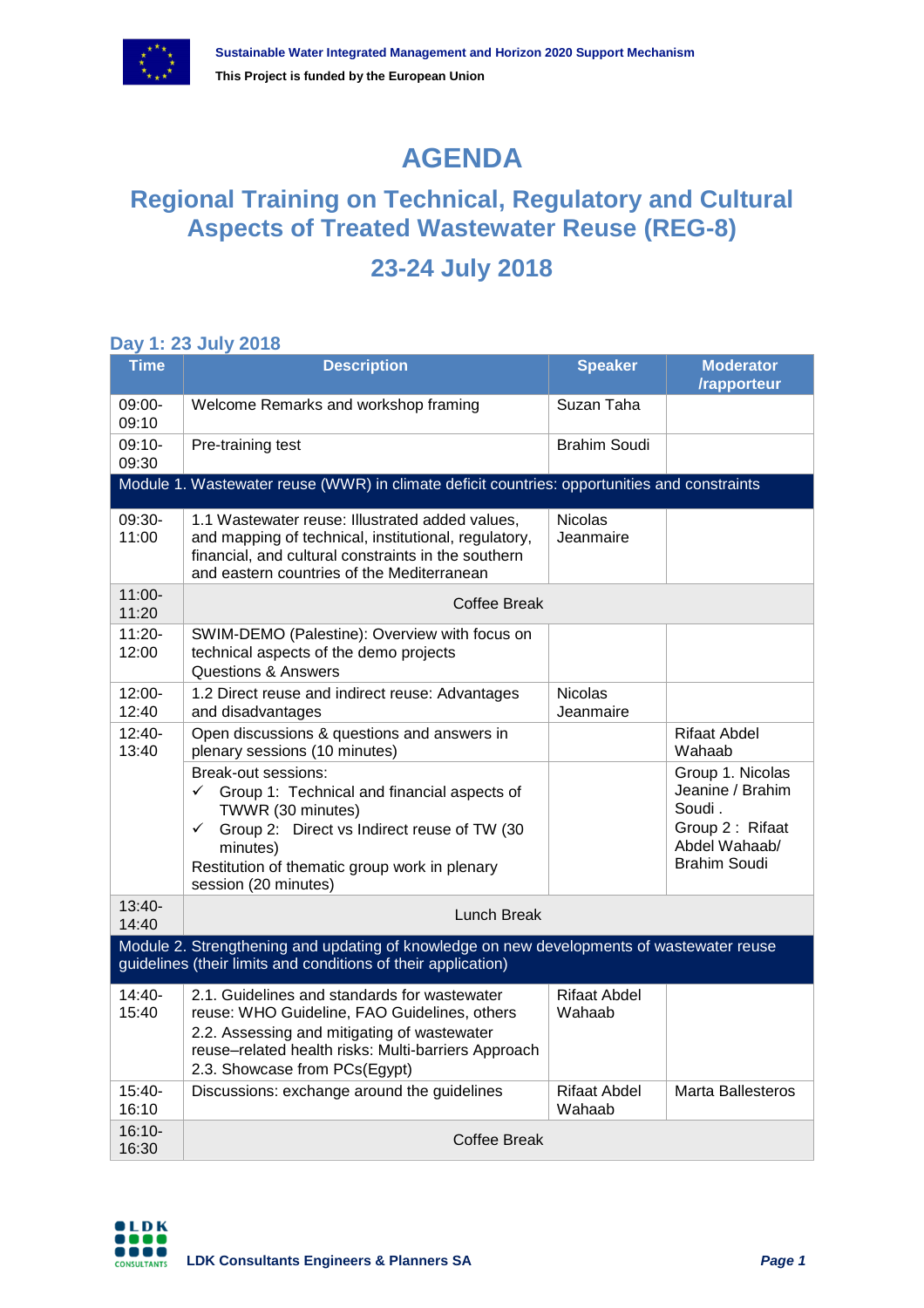

**This Project is funded by the European Union**

| 16:30-<br>17:00    | Introduction to the legislative and regulatory<br>framework needed for the implementation of WHO<br>standards: EU initiatives<br><b>Questions &amp; Answers</b> | Marta<br><b>Ballesteros</b> | Rifaat Abdel<br>Wahaab                       |
|--------------------|-----------------------------------------------------------------------------------------------------------------------------------------------------------------|-----------------------------|----------------------------------------------|
| $17:00 -$<br>17:30 | Recapitulation of the results of the first day and<br>reminder of the content of the program of the<br>second day                                               | <b>Brahim Soudi</b>         | Suzan Taha/<br><b>Rifaat Abdel</b><br>Wahaab |

### **Day 2: 24 July 2018**

| <b>Time</b>       | <b>Description</b>                                                                                                                                                                                                                                                                                                                                                                                                                                                                                                                                                                                                                                                                                                                                                                                                                                               | <b>Speaker</b>              | <b>Moderator</b><br>/rapporteur                             |
|-------------------|------------------------------------------------------------------------------------------------------------------------------------------------------------------------------------------------------------------------------------------------------------------------------------------------------------------------------------------------------------------------------------------------------------------------------------------------------------------------------------------------------------------------------------------------------------------------------------------------------------------------------------------------------------------------------------------------------------------------------------------------------------------------------------------------------------------------------------------------------------------|-----------------------------|-------------------------------------------------------------|
| 09:00-<br>10:00   | Module 2 (Continued)<br>2.5 Feasibility of the Multi-Barrier Approach (AMB)<br>in South and East Mediterranean Countries<br>2.6 Harmonization between multiple-barrier and WW<br>treatment levels / case studies: Moroccan<br>harmonization initiative under development and<br>transposition of the multi-barriers approach in<br>Jordan<br>2.7 New concepts: Water Reuse Safety Planning<br>and Water Reuse Safety Plan: according to 'Water<br>Reuse Safety Plan' developed within DEMOWARE<br>project funded under the FP7                                                                                                                                                                                                                                                                                                                                   | <b>Brahim Soudi</b>         |                                                             |
| 10:00-<br>10:30   | 2.8 Lack of a coherent legislative framework for<br>wastewater reuse within the EU<br>2.9 Regulatory initiatives in the area of wastewater<br>reuse in the EU                                                                                                                                                                                                                                                                                                                                                                                                                                                                                                                                                                                                                                                                                                    | Marta<br><b>Ballesteros</b> |                                                             |
| 10:30-<br>11:00   | Group discussions (Two groups)<br>Group 1: Guidelines and standards for WWR in the<br>PCs: with focus on the parameters related to health<br>risks:<br>Which norms for which uses (agriculture,<br>groundwater recharge, landscape, etc.)?<br>Why are standards different across the<br>project countries? Is it relevant?<br>What are the constraints related to strict<br>standards? Need for additional treatment?<br>Cost of monitoring of the TWW quality,<br>cultural aspects, health aspects, etc.<br><b>Restrictive Reuse and Non-Restrictive</b><br>Reuse: What Impacts on Promoting Reuse?<br>Group 2:<br>What is the level of integration of the multi-<br>barrier approach in the current WWR<br>projects in the PCs?<br>What are the challenges & barriers<br>encountered in transposing this approach?<br>What current initiatives on this aspect? |                             | Group 1: Brahim<br>Soudi<br>Group 2: Rifaat<br>Abdel Wahaab |
| 11:00-<br>11:20   | <b>Coffee Break</b>                                                                                                                                                                                                                                                                                                                                                                                                                                                                                                                                                                                                                                                                                                                                                                                                                                              |                             |                                                             |
| 11:20-<br>11:45   | Group discussions (continued)                                                                                                                                                                                                                                                                                                                                                                                                                                                                                                                                                                                                                                                                                                                                                                                                                                    |                             | Group 1: Brahim<br>Soudi<br>Group 2: Rifaat<br>Abdel Wahaab |
| $11:45-$<br>12:15 | Restitution of thematic group work in plenary<br>session                                                                                                                                                                                                                                                                                                                                                                                                                                                                                                                                                                                                                                                                                                                                                                                                         |                             | Marta Ballesteros/<br><b>Brahim Soudi</b>                   |